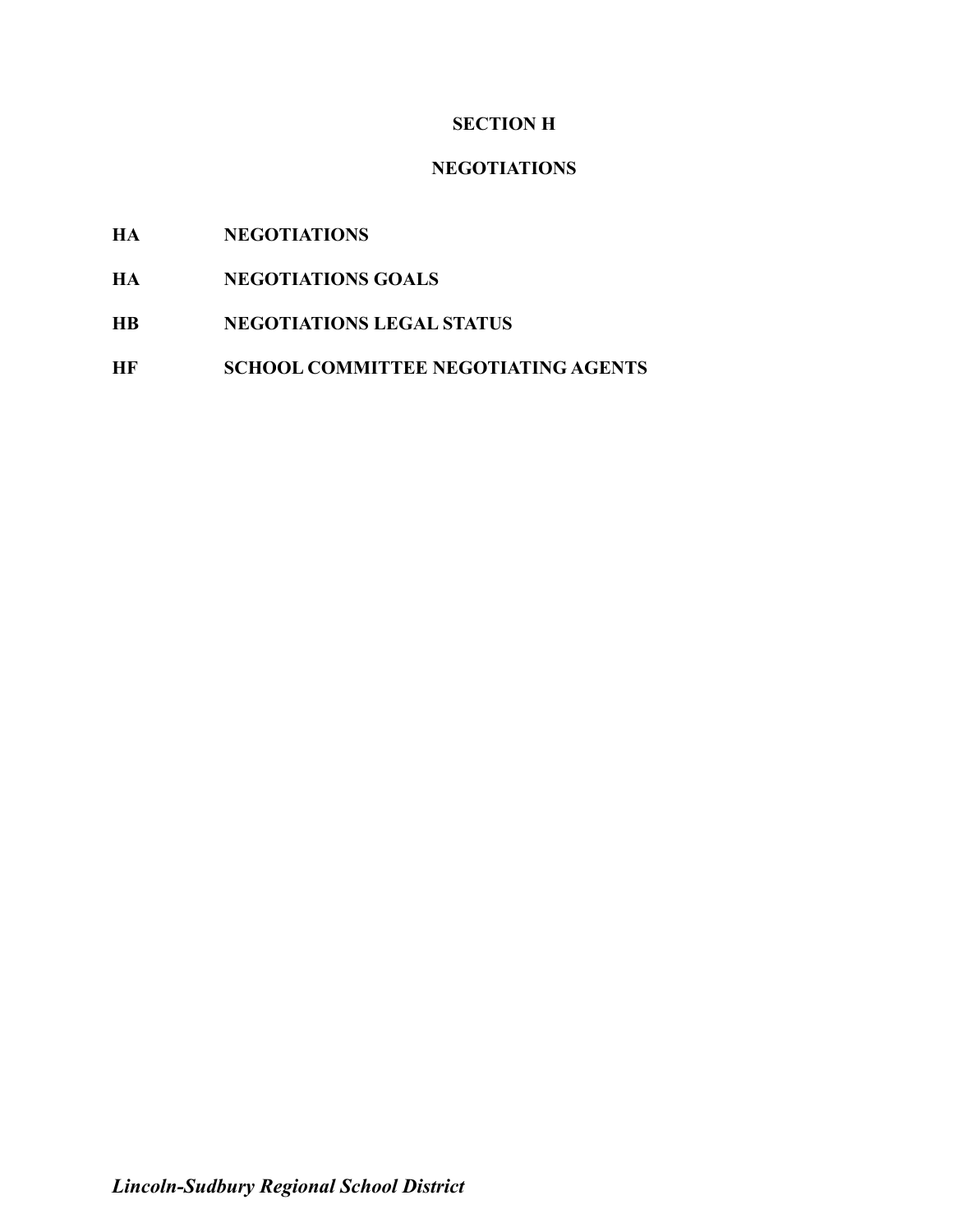#### **NEGOTIATIONS**

The Lincoln-Sudbury Regional District School Committee recognizes the Lincoln-Sudbury Teachers' Association as the official professional staff organization of the District and the Executive Committee of the Teachers' Association is understood to be the representative body for this organization.

SOURCE: Lincoln-Sudbury Adopted 10/4/66 Amended and Affirmed 2/25/03 Adopted for LSSC Policy Manual: 12/21/21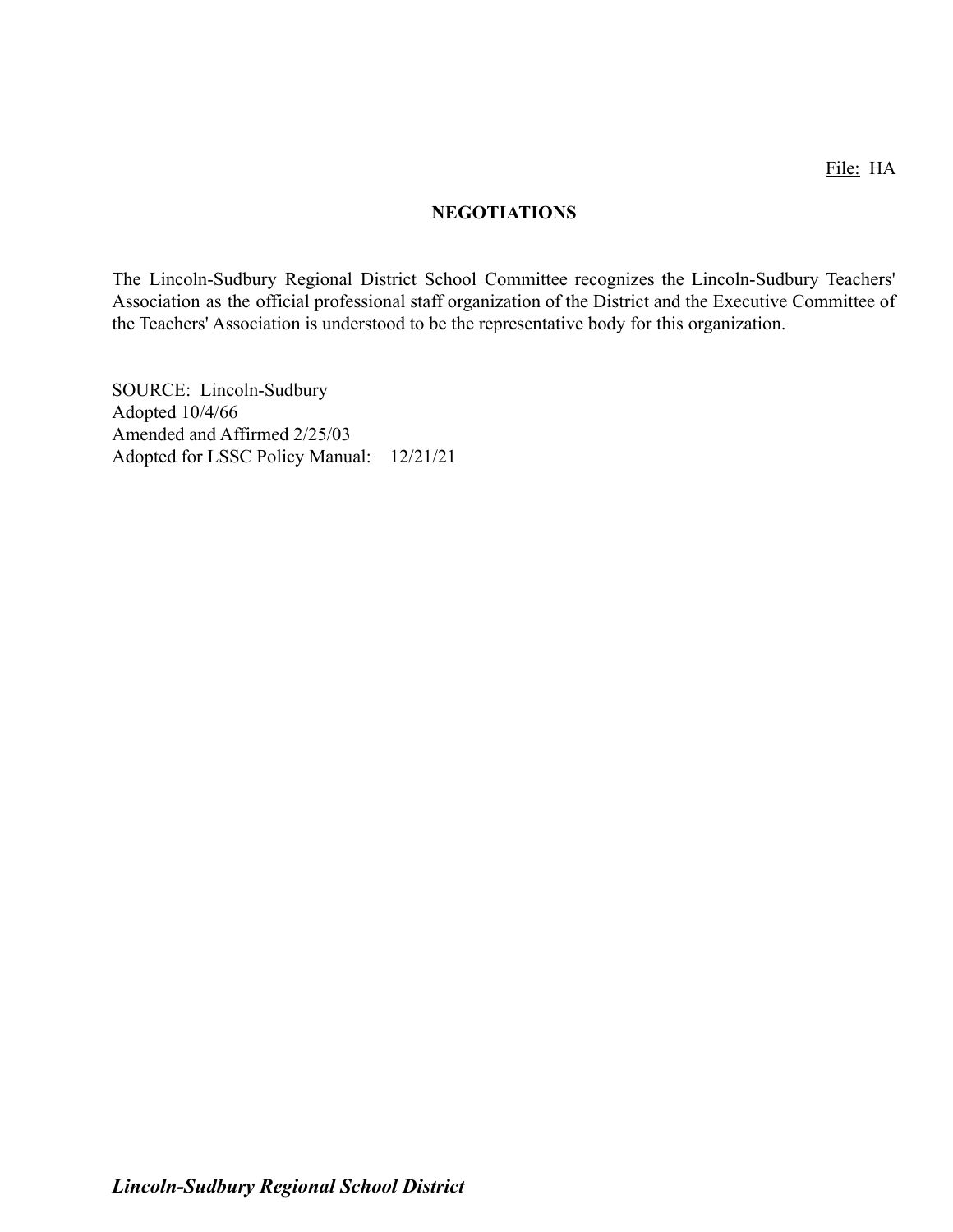#### **NEGOTIATIONS GOALS**

The School Committee recognizes that education is a public trust; it therefore is dedicated to providing the best possible educational opportunities for the young people of this community. In negotiations, this objective may be best attained if there is a climate of mutual trust and understanding between the negotiating parties.

The School Committee believes that the best interests of public education will be served by establishing procedures that provide an orderly method for the School Committee and representatives of the staff to discuss matters of common concern.

It is further recognized that nothing in negotiations will compromise the School Committee's legal responsibilities nor will any employee's statutory rights and privileges be impaired.

SOURCE: MASC Adopted for LSSC Policy Manual: 12/21/21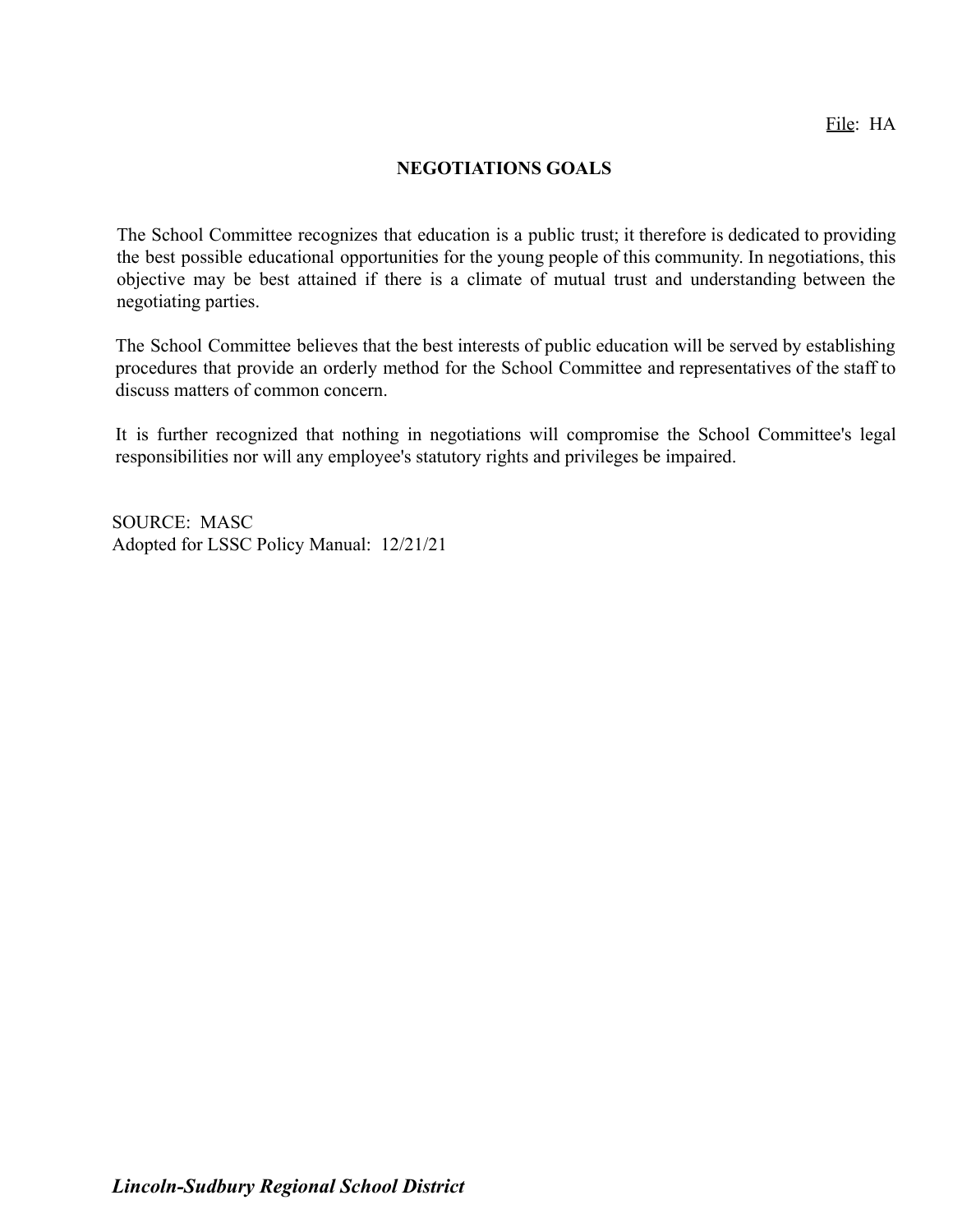#### **NEGOTIATIONS LEGAL STATUS**

All negotiations between the School Committee and recognized employee groups are conducted subject to Massachusetts General Laws. The legal status of negotiations is defined in part by Section 2 of that chapter, as follows:

" shall have the right of self-organization and the right to form, join, or assist any employee organization for the purpose of bargaining collectively through representatives of their own choosing on questions of wages, hours, and other terms and conditions of employment, and to engage in lawful, concerted activities for the purpose of collective bargaining or other mutual aid or protection, free from interference, restraint, or coercion. An employee shall have the right to refrain from any or all of such activities, except to the extent of making such payment of service fees to an exclusive representative as provided in section twelve."

Basic to all employer/employee negotiations is the concept of "bargaining in good faith." It is the legal responsibility of both the School Committee and employee organizations to bargain in good faith as they conduct negotiations. However, such obligation does not compel either party to agree to a proposal or make a concession.

SOURCE: MASC September 2016 Adopted for LSSC Policy Manual: 12/21/21

LEGAL REF.: M.G.L. 150E:1 et seq.